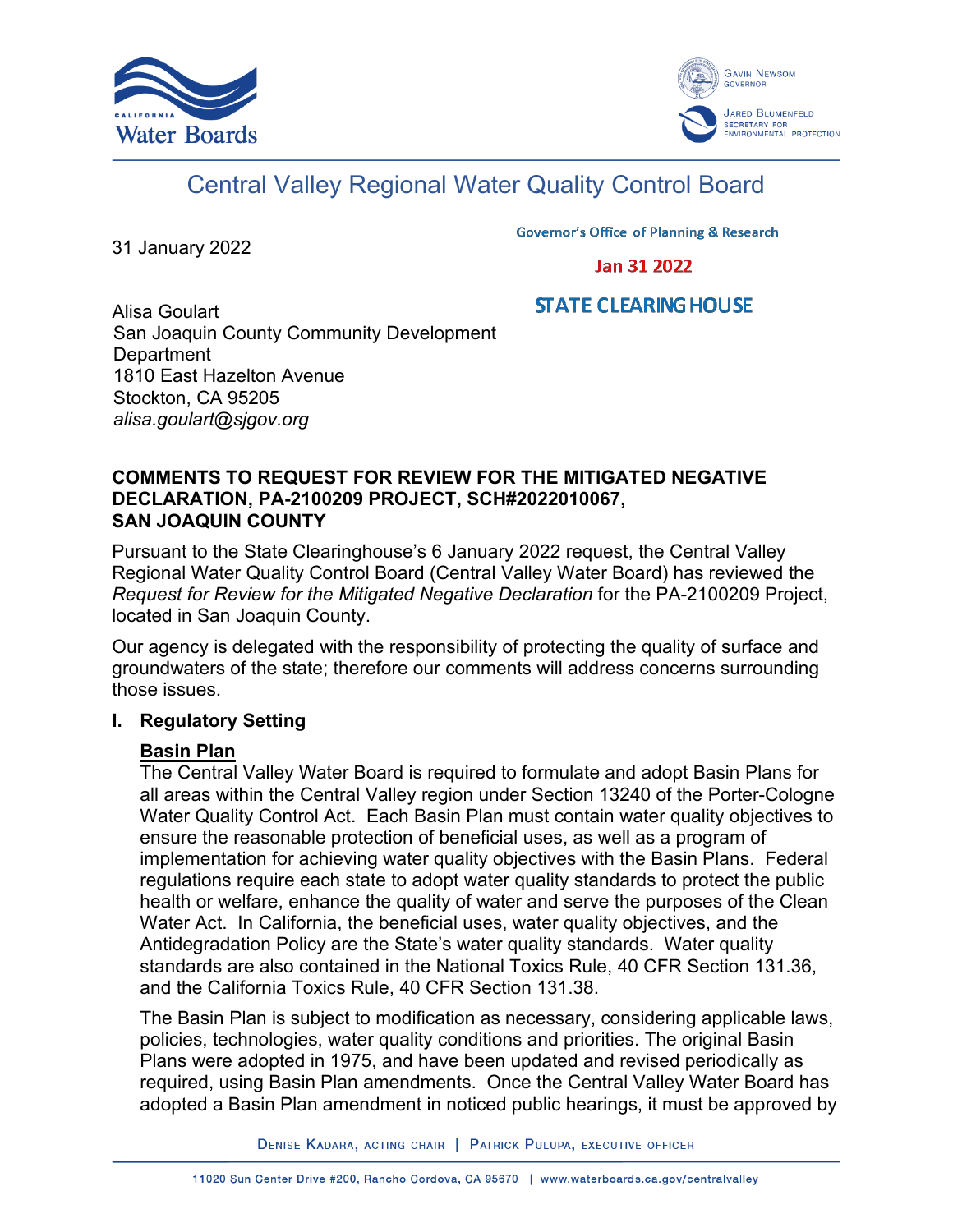the State Water Resources Control Board (State Water Board), Office of Administrative Law (OAL) and in some cases, the United States Environmental Protection Agency (USEPA). Basin Plan amendments only become effective after they have been approved by the OAL and in some cases, the USEPA. Every three (3) years, a review of the Basin Plan is completed that assesses the appropriateness of existing standards and evaluates and prioritizes Basin Planning issues. For more information on the *Water Quality Control Plan for the Sacramento and San Joaquin River Basins*, please visit our website:

[http://www.waterboards.ca.gov/centralvalley/water\\_issues/basin\\_plans/](http://www.waterboards.ca.gov/centralvalley/water_issues/basin_plans/)

## **Antidegradation Considerations**

All wastewater discharges must comply with the Antidegradation Policy (State Water Board Resolution 68-16) and the Antidegradation Implementation Policy contained in the Basin Plan. The Antidegradation Implementation Policy is available on page 74 at:

#### https://www.waterboards.ca.gov/centralvalley/water\_issues/basin\_plans/sacsjr\_2018 05.pdf

## In part it states:

*Any discharge of waste to high quality waters must apply best practicable treatment or control not only to prevent a condition of pollution or nuisance from occurring, but also to maintain the highest water quality possible consistent with the maximum benefit to the people of the State.*

*This information must be presented as an analysis of the impacts and potential impacts of the discharge on water quality, as measured by background concentrations and applicable water quality objectives.*

The antidegradation analysis is a mandatory element in the National Pollutant Discharge Elimination System and land discharge Waste Discharge Requirements (WDRs) permitting processes. The environmental review document should evaluate potential impacts to both surface and groundwater quality.

#### **II. Permitting Requirements**

# **Construction Storm Water General Permit**

Dischargers whose project disturb one or more acres of soil or where projects disturb less than one acre but are part of a larger common plan of development that in total disturbs one or more acres, are required to obtain coverage under the General Permit for Storm Water Discharges Associated with Construction and Land Disturbance Activities (Construction General Permit), Construction General Permit Order No. 2009-0009-DWQ. Construction activity subject to this permit includes clearing, grading, grubbing, disturbances to the ground, such as stockpiling, or excavation, but does not include regular maintenance activities performed to restore the original line, grade, or capacity of the facility. The Construction General Permit requires the development and implementation of a Storm Water Pollution Prevention Plan (SWPPP). For more information on the Construction General Permit, visit the State Water Resources Control Board website at: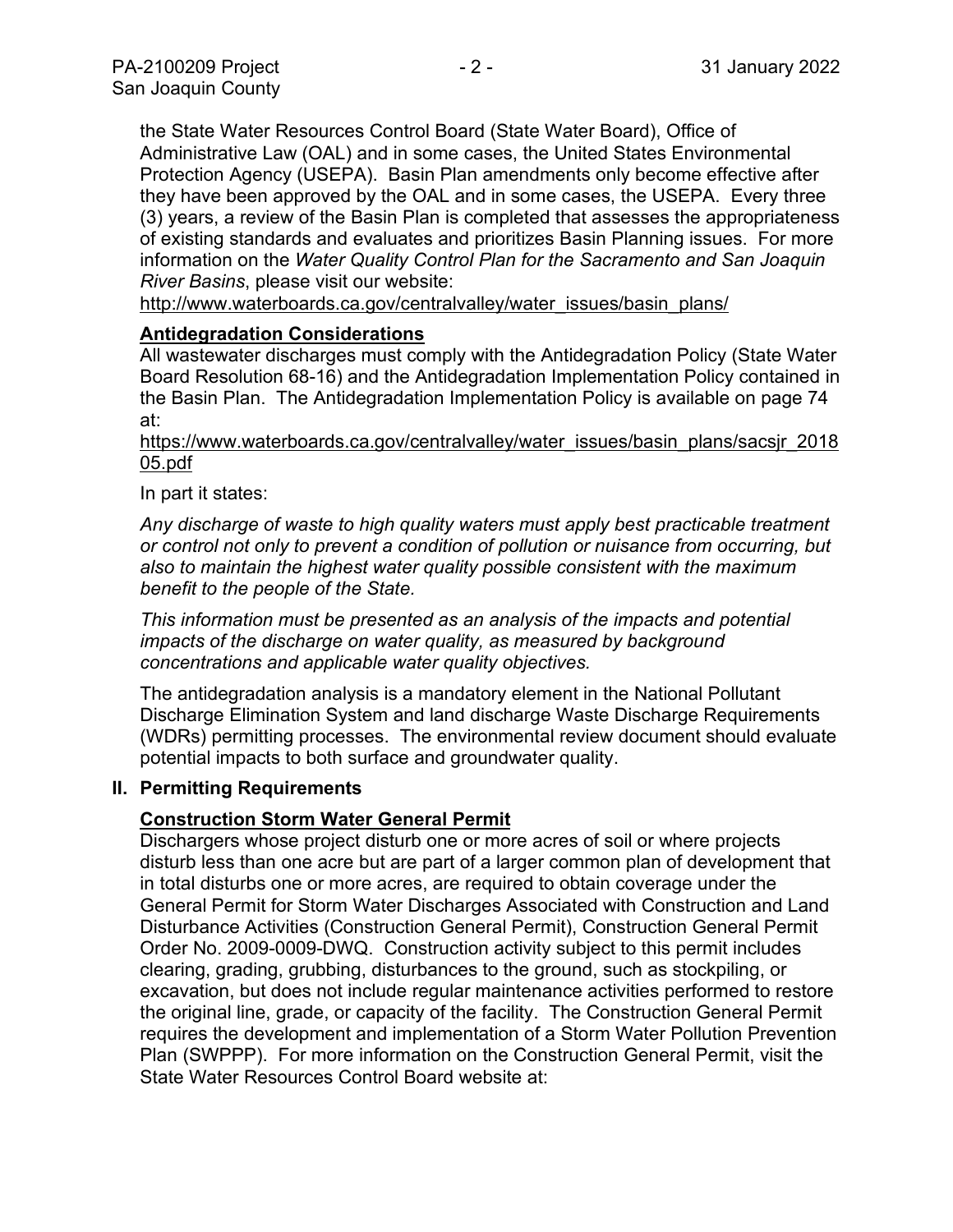## [http://www.waterboards.ca.gov/water\\_issues/programs/stormwater/constpermits.sht](http://www.waterboards.ca.gov/water_issues/programs/stormwater/constpermits.shtml) [ml](http://www.waterboards.ca.gov/water_issues/programs/stormwater/constpermits.shtml)

# **Industrial Storm Water General Permit**

Storm water discharges associated with industrial sites must comply with the regulations contained in the Industrial Storm Water General Permit Order No. 2014- 0057-DWQ. For more information on the Industrial Storm Water General Permit, visit the Central Valley Water Board website at:

http://www.waterboards.ca.gov/centralvalley/water\_issues/storm\_water/industrial\_ge neral\_permits/index.shtml

## **Clean Water Act Section 404 Permit**

If the project will involve the discharge of dredged or fill material in navigable waters or wetlands, a permit pursuant to Section 404 of the Clean Water Act may be needed from the United States Army Corps of Engineers (USACE). If a Section 404 permit is required by the USACE, the Central Valley Water Board will review the permit application to ensure that discharge will not violate water quality standards. If the project requires surface water drainage realignment, the applicant is advised to contact the Department of Fish and Game for information on Streambed Alteration Permit requirements. If you have any questions regarding the Clean Water Act Section 404 permits, please contact the Regulatory Division of the Sacramento District of USACE at (916) 557-5250.

## **Clean Water Act Section 401 Permit – Water Quality Certification**

If an USACE permit (e.g., Non-Reporting Nationwide Permit, Nationwide Permit, Letter of Permission, Individual Permit, Regional General Permit, Programmatic General Permit), or any other federal permit (e.g., Section 10 of the Rivers and Harbors Act or Section 9 from the United States Coast Guard), is required for this project due to the disturbance of waters of the United States (such as streams and wetlands), then a Water Quality Certification must be obtained from the Central Valley Water Board prior to initiation of project activities. There are no waivers for 401 Water Quality Certifications. For more information on the Water Quality Certification, visit the Central Valley Water Board website at:

https://www.waterboards.ca.gov/centralvalley/water\_issues/water\_quality\_certificatio n/

# **Waste Discharge Requirements – Discharges to Waters of the State**

If USACE determines that only non-jurisdictional waters of the State (i.e., "nonfederal" waters of the State) are present in the proposed project area, the proposed project may require a Waste Discharge Requirement (WDR) permit to be issued by Central Valley Water Board. Under the California Porter-Cologne Water Quality Control Act, discharges to all waters of the State, including all wetlands and other waters of the State including, but not limited to, isolated wetlands, are subject to State regulation. For more information on the Waste Discharges to Surface Water NPDES Program and WDR processes, visit the Central Valley Water Board website at:https://www.waterboards.ca.gov/centralvalley/water\_issues/waste\_to\_surface\_wat er/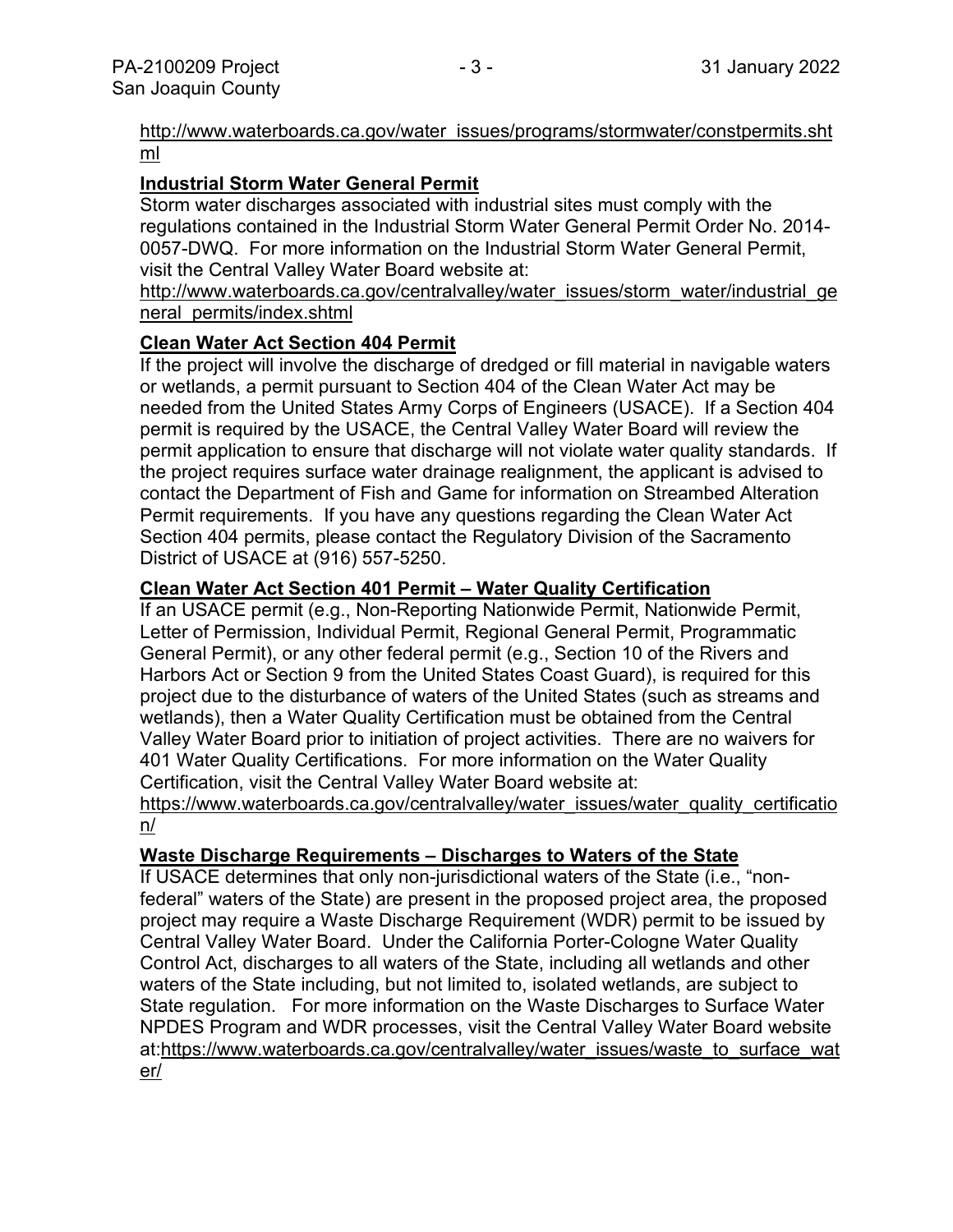Projects involving excavation or fill activities impacting less than 0.2 acre or 400 linear feet of non-jurisdictional waters of the state and projects involving dredging activities impacting less than 50 cubic yards of non-jurisdictional waters of the state may be eligible for coverage under the State Water Resources Control Board Water Quality Order No. 2004-0004-DWQ (General Order 2004-0004). For more information on the General Order 2004-0004, visit the State Water Resources Control Board website at:

https://www.waterboards.ca.gov/board\_decisions/adopted\_orders/water\_quality/200 4/wqo/wqo2004-0004.pdf

## **Dewatering Permit**

If the proposed project includes construction or groundwater dewatering to be discharged to land, the proponent may apply for coverage under State Water Board General Water Quality Order (Low Threat General Order) 2003-0003 or the Central Valley Water Board's Waiver of Report of Waste Discharge and Waste Discharge Requirements (Low Threat Waiver) R5-2018-0085. Small temporary construction dewatering projects are projects that discharge groundwater to land from excavation activities or dewatering of underground utility vaults. Dischargers seeking coverage under the General Order or Waiver must file a Notice of Intent with the Central Valley Water Board prior to beginning discharge.

For more information regarding the Low Threat General Order and the application process, visit the Central Valley Water Board website at:

http://www.waterboards.ca.gov/board decisions/adopted orders/water quality/2003/ wqo/wqo2003-0003.pdf

For more information regarding the Low Threat Waiver and the application process, visit the Central Valley Water Board website at:

https://www.waterboards.ca.gov/centralvalley/board\_decisions/adopted\_orders/waiv ers/r5-2018-0085.pdf

# **Limited Threat General NPDES Permit**

If the proposed project includes construction dewatering and it is necessary to discharge the groundwater to waters of the United States, the proposed project will require coverage under a National Pollutant Discharge Elimination System (NPDES) permit. Dewatering discharges are typically considered a low or limited threat to water quality and may be covered under the General Order for *Limited Threat Discharges to Surface Water* (Limited Threat General Order). A complete Notice of Intent must be submitted to the Central Valley Water Board to obtain coverage under the Limited Threat General Order. For more information regarding the Limited Threat General Order and the application process, visit the Central Valley Water Board website at:

https://www.waterboards.ca.gov/centralvalley/board\_decisions/adopted\_orders/gene ral\_orders/r5-2016-0076-01.pdf

# **NPDES Permit**

If the proposed project discharges waste that could affect the quality of surface waters of the State, other than into a community sewer system, the proposed project will require coverage under a National Pollutant Discharge Elimination System